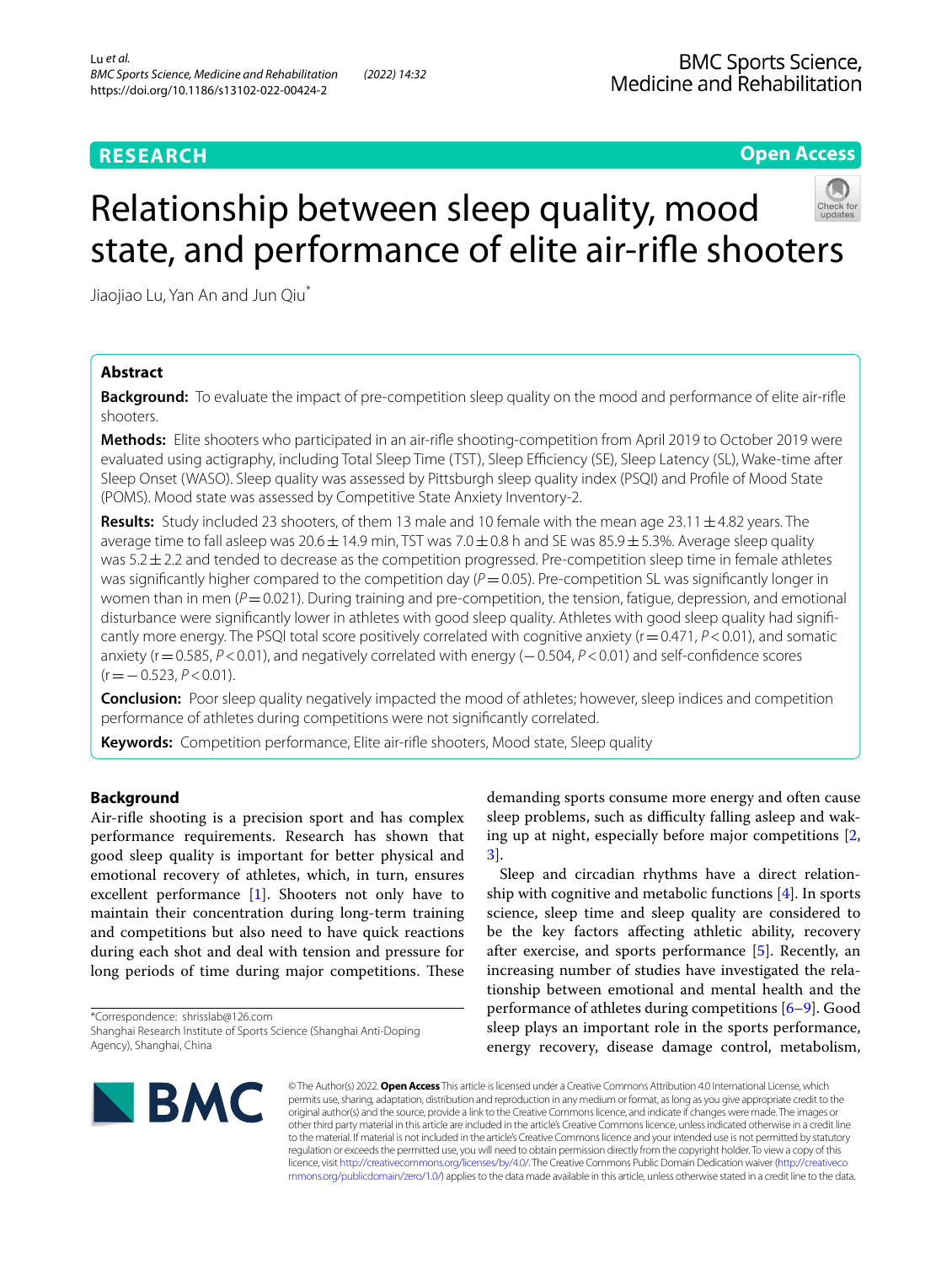cognitive memory, and emotional health of elite athletes, allowing the ability for better physical and emotional recovery [[10\]](#page-7-7). Although competition-related stress might interfere with the sleep patterns, it was reported that discipline and focused training for highly competitive sports have positive efects on the sleep quality of professional athletes  $[11]$  $[11]$ . Therefore, sleep monitoring and regulation have become important aspects of the pre-competition preparation and regimen of athletes.

The science and technology team in-charge of the Shanghai shooting team found that the motor pattern, training content, competition level, and mood state of elite athletes had an impact on their sleep $[12]$  $[12]$  $[12]$ . This study aimed to evaluate the impact of pre-competition sleep quality on the mood and performance of elite air-rife shooters. We hypothesized that not only stress but other factors, common for professional athletes, infuence relationship between pre-competition sleep quality, mood and sports performance. Obtained data may be used for establishing efective pre-competition sleep evaluation and regulation protocols to ensure high performance and well-being of athletes.

# **Methods**

# **Subjects**

We conducted a descriptive study on the Shanghai elite air-rife shooting team. Data were collected from April to October 2019 during the preparation period for the national competition. The inclusion criteria were as follows: (1) elite air-rife shooters at the national level or above, (2) systematic training, and (3) consistent training time and training program. The exclusion criteria involved retired athletes and athletes taking medication for medical conditions, including sleep medication. This study was approved by the Scientific Research Ethics Committee of Shanghai Research Institute of Sports Science (Shanghai Anti-Doping Agency), and written informed consents were obtained from all participants.

# **Data collection and defnition**

Data including age and gender as well as sleep diary information were collected from at least two completed national competitions. Sleep quality was evaluated using the Pittsburgh sleep quality index (PSQI) scale [\[13](#page-7-10)], mood state was evaluated using the Profle of Mood State (POMS) scale [\[14](#page-7-11)], and competition performance was evaluated by recording the number of rings.

According to the training arrangement, the research was divided into four stages: baseline, pre-competition, competition-day, and post-competition. The baseline stage represented daily training. The daily training time was  $5.5 \pm 1.5$  h and included live firing training exercises. The number of shells spent was  $116.9 \pm 8.5$ . The pre-competition stage included the three days before the competition: usually the day before departure, registration day, and pre-competition training day. The competition-day stage included the day of the competition, and the post-competition stage referred to the day after the completion of the fnal event by the athlete.

The Objective sleep index was recorded during all the above-mentioned stages using Actigraph GT3X+ (Actigraph LLC, Version 6.13.4) which was worn around the non-dominant wrist, and the collected data were analyzed using the Actilife  $6.13$  software  $[15]$  $[15]$ . The Actigraph GT3X+ is a small wearable device which has been proved to be able to obtain highly consistent information in combination with polysomnography, and is widely used in research to monitor the sleep of elite athletes [[16](#page-7-13), [17\]](#page-7-14), and based on the principle of three-axis accelerometer and algorithm technology [[18\]](#page-7-15)

The sleep quality data were obtained from the PSQI questionnaire and a sleep diary. The Cole-Kripke algorithm [\[19](#page-7-16)] was used to automatically obtain the sleeprelated indices of the athletes' sleep/wake behavior, including Total Sleep Time (TST), Sleep Latency (SL), Wake-time after Sleep Onset (WASO, determined by the awakening frequency and duration), and Sleep Efficiency (SE). The Actigraph counts were generated and sleep consistency was evaluated. The following conditions were set during data collection: (1) if the Actigraph was not worn according to the instructions, data interruption could be clearly recorded on the Actigraph, and the data not fulflling the requirements would not be considered; (2) if the sleep time diference between the data from the sleep diary and Actigraph was>30 min, the sleep data would be adjusted to complete the data of the Actigraph; and (3) the sleep diary would be used to correct sleep latency.

The PSQI scale, which was used to evaluate subjective sleep quality, consists of 19 separate items that generate a total of seven component scores: subjective sleep quality, sleep latency, sleep persistence, habitual sleep efficiency, sleep disorders, use of sleep medications, and daytime dysfunction  $[13]$  $[13]$  $[13]$ . The overall score reflected the subjects' sleep quality over the previous month, with a score of 5 or higher considered a sign of poor sleep quality [[20\]](#page-7-17). According to the Guidelines for the Diagnosis and Treatment of Insomnia for Chinese Adults [\[21](#page-7-18)], abnormal sleep signs indicated nighttime sleep time of<7 h, nighttime sleep latency of>30 min, nighttime awakening, nightmares, daytime sleepiness, and poor sleep quality. Recording information in the sleep diary was mainly used to correct sleep latency. The average value of five consecutive daily training days was considered as the baseline sleep time. The data of the pre-competition stage was based on the average value of two of the three major national competitions in the entire year. The sleep data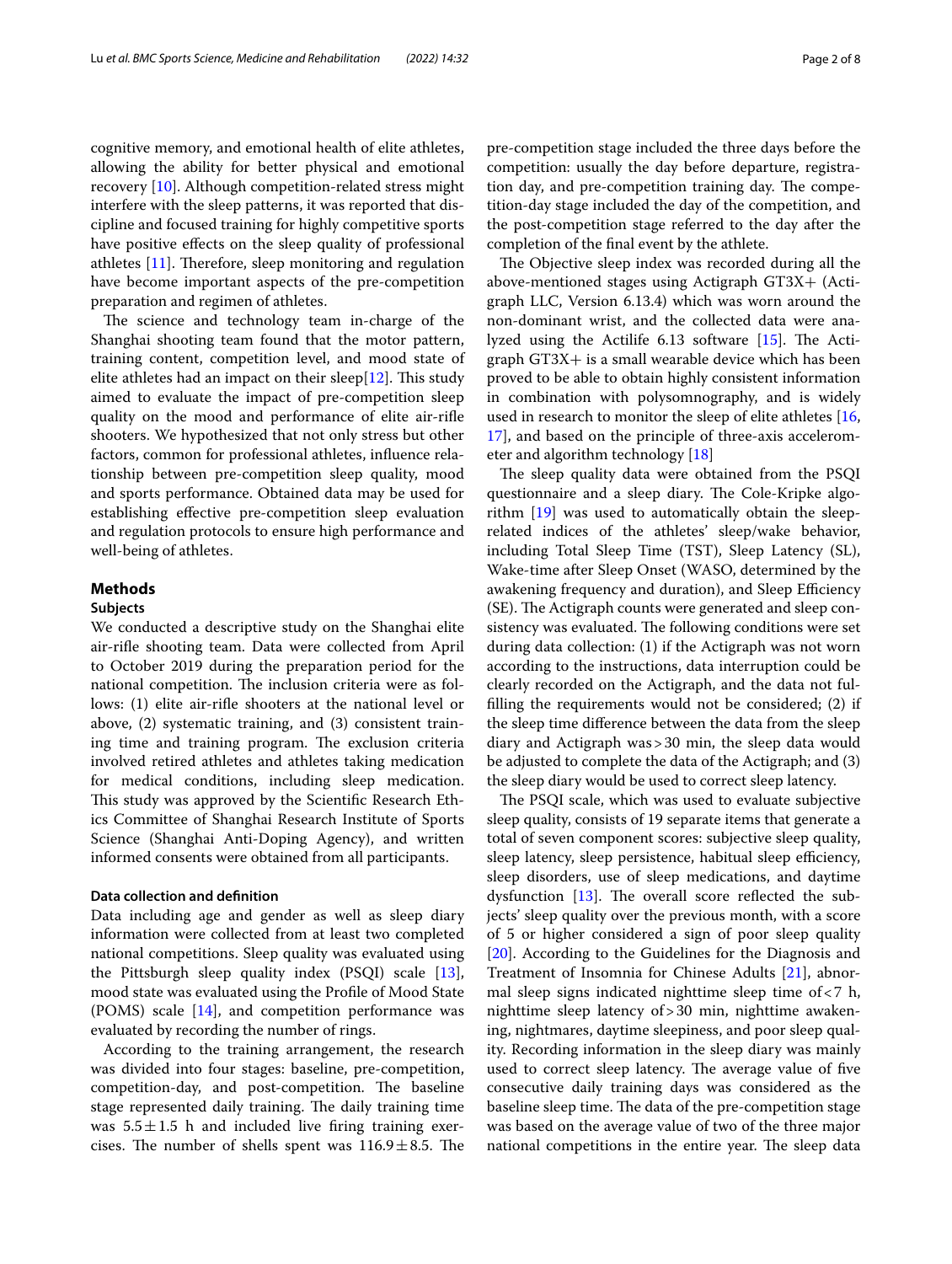of the athletes participating in the qualifying and eliminating rounds of the 10-m air-rife competition were col-

lected on the day of the competition. A short version of the POMS scale was revised by Zhu Beili et al. in 1995. It is a concise alternative and brief but accurate measure of the mood of athletes. The POMSshort form [\[14](#page-7-11)] and the Chinese norm were used to evaluate the mood of the athletes at the various stages. There are 40 questions in the short form of POMS and each answer is scored on a scale of 0–4. Finally, the scores of fve negative emotions, namely, tension, anger, fatigue, depression, and panic and two positive emotions, namely, energy and self-regard were obtained. The Competitive State Anxiety Inventory-2 (CSAI-2) questionnaire [[22](#page-7-19)] compiled by Martens et al. and revised by Zhu Beili et al. in 1994 and the Chinese norm were used to evaluate the competitive state of the athletes. The 27-item questionnaire is divided into three subscales: cognitive anxiety, somatic anxiety, and self-confdence. Each subscale was scored separately on a scale of 1–4. A high score indicated high cognitive anxiety, somatic anxiety, and selfconfdence. Race scores were recorded from the total ring value of the 10-m air rife from the national shooting competition.

## **Statistical analysis**

SPSS 22.0 software (IBM, USA) was used for statistical analysis, and the measured data were expressed as mean $\pm$ standard deviation. The intra-group analysis of variance was used to compare the sleep quality of athletes at the baseline, pre-competition, competition-day, and post-competition stages. The stage of the competition was used as the intra-group factor (a total of seven grades: baseline; pre-competition days 3, 2, and 1; competition days 1 and 2; and post-competition day 1) in each analysis of variance. An independent samples *t* test was used to analyze the diferences in sleep score indices measured by Actigraphy and mood state between diferent genders. Pearson's correlation coefficient (r) was used to analyze the correlation between sports performance, sleep quality, and mood state. *P*<0.05 was considered to be statistically signifcant.

# **Results**

Twenty-three elite air-rife athletes were enrolled in our study (13 men and 10 women; average age,  $23.11 \pm 4.82$  years). Four athletes had competed internationally and all had>2 years of experience at the national level.

It took the athletes  $20.6 \pm 14.9$  min to fall asleep. TST was  $7.0 \pm 0.8$  h, sleep efficiency was  $85.9 \pm 5.3$ %, subjective sleep quality was  $5.2 \pm 2.2$ , and there was no obvious diference between bedtime and waking-up time

during the training and competition stages (Fig. [1](#page-3-0) and Table [1](#page-3-1)). Sleep-onset time, total time in bed, TST, SE, and WASO changed during the diferent stages. Sleeponset time was the most delayed at baseline and on the day after the competition. Sleep-onset times on pre-competition day 2 and the frst day of the competition were signifcantly earlier than that on the day after the competition ( $P = 0.030$ ,  $P = 0.049$ ; Table [1\)](#page-3-1). There was no significant change in SL. The total time in bed on the day after the competition was signifcantly lower than that on pre-competition day 3 and the day 1 of the competition  $(P=0.047, P=0.026;$  Table [1\)](#page-3-1). The TST decreased as the competition progressed, and the TST on the day after the competition signifcantly decreased compared to that at the baseline stage and on the pre-competition day 3 ( $P = 0.021$ ,  $P = 0.045$ ; Table [1](#page-3-1)). SE was the highest at the baseline stage. Compared to that at baseline, SE signifcantly decreased on the frst day of the competition and the day after the competition  $(P=0.035, P=0.017;$ Table [1](#page-3-1)). WASO was the longest on the day after the competition, which signifcantly difered from that at the baseline and on the three days before the competition ( $P = 0.040$ ,  $P = 0.023$ ; Table [1](#page-3-1)). The awakening frequency did not change at different stages. The subjective sleep quality signifcantly changed between the competition and non-competition periods. The subjective PSQI score in the pre-competition stage was higher than that at baseline  $(P=0.12;$  $(P=0.12;$  $(P=0.12;$  Table 1), indicating that the athletes believed that the sleep quality was regular during the competition.

During the daily training stage, athletes with good sleep quality exhibited significantly lower tension  $(P=0.018)$ , fatigue ( $P=0.026$ ), depression ( $P=0.039$ ), and total of emotional disturb (TMD)  $(P=0.004)$  scores than athletes with poor sleep quality. Consequently, athletes with good sleep quality had significantly higher energy  $(P=0.045)$ than those with poor sleep quality. Before the competition, tension  $(P=0.002)$ , anger  $(P=0.009)$ , fatigue (*P*=0.007), depression (*P*=0.011), panic (*P*=0.000), and TMD  $(P=0.000)$  of athletes with good sleep quality were signifcantly lower than those of athletes with poor sleep quality. Energy  $(P=0.001)$  and self-regard  $(P=0.039)$  were significantly higher in athletes with good sleep quality than in those with poor sleep qual-ity (Fig. [2\)](#page-4-0). The curves of athletes with good sleep in the baseline and pre-competition stages are iceberg shaped while the curves of athletes with poor sleep are inverted iceberg shaped, which directly refects the diferences in the overall emotional levels of athletes with diferent sleep qualities (Fig. [2\)](#page-4-0).

At baseline, overall subjective sleep quality (PSQI) score was  $5.2 \pm 2.2$ , and there were 7 people with PSQI > 5 (average PSQI score of  $7.3 \pm 1.3$ ), accounting for 30.4%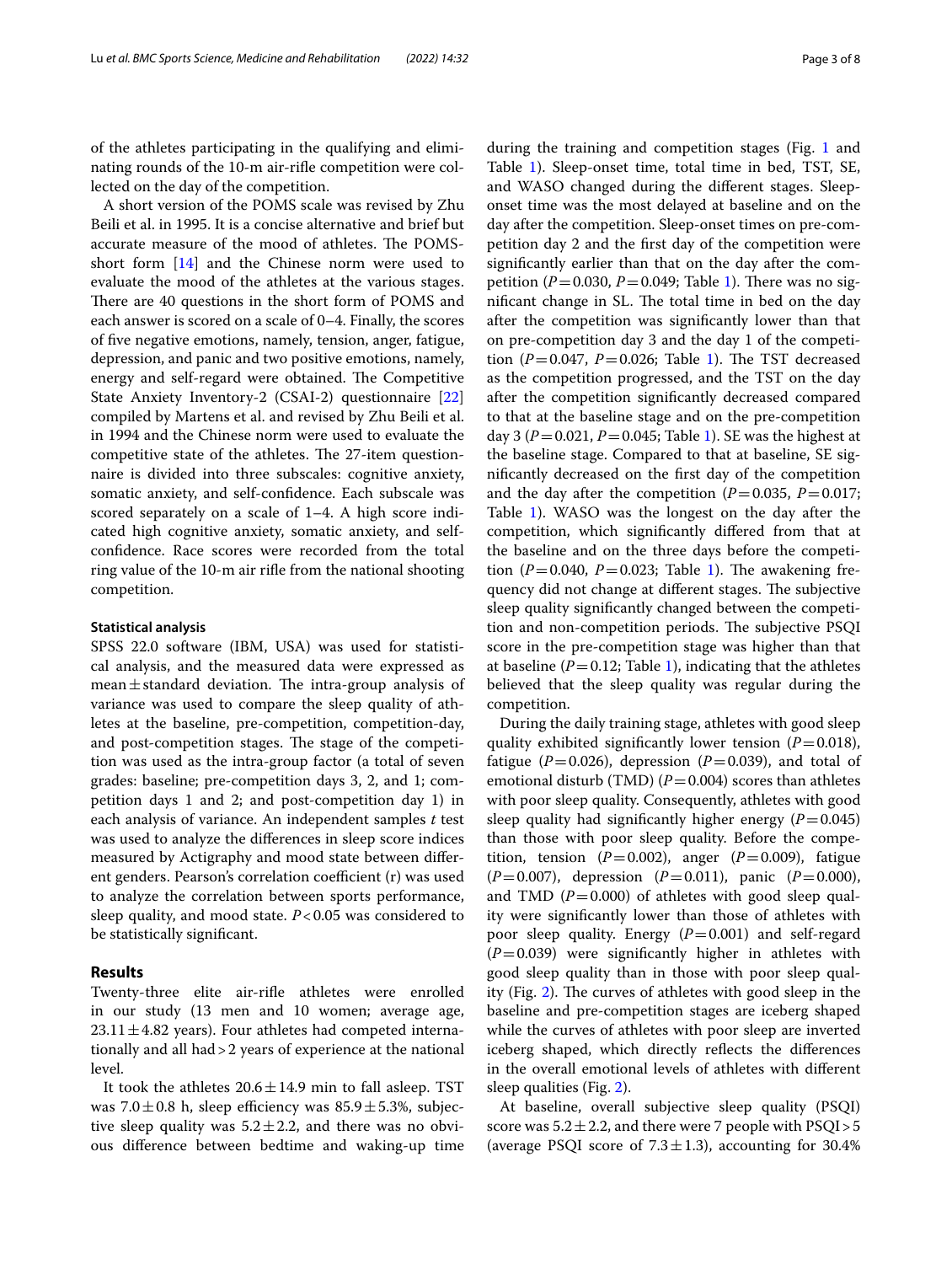

<span id="page-3-0"></span>preceding and following the match day, and 1 day after the match. The black and white horizontal bars represent the average of all nighttime sleep times, including sleep time, sleep latency, start of sleep, and wake time. The light grey horizontal bar indicates the training time at baseline. The black and white bar indicates the time of the match

<span id="page-3-1"></span>

|  |  |  |  | Table 1 Sleep index variables at the baseline, pre-competition, competition day, and post-competition stages $(\bar{x} \pm s)$ |  |  |  |  |  |  |
|--|--|--|--|--------------------------------------------------------------------------------------------------------------------------------|--|--|--|--|--|--|
|--|--|--|--|--------------------------------------------------------------------------------------------------------------------------------|--|--|--|--|--|--|

| Sleep index<br>variables  | <b>Baseline</b> |                    | <b>Pre-competition</b> |                             | <b>Competition day</b>    |                           | Post-competition         |                     |
|---------------------------|-----------------|--------------------|------------------------|-----------------------------|---------------------------|---------------------------|--------------------------|---------------------|
|                           | Male $(n=13)$   | Female<br>$(n=10)$ | Male $(n=13)$          | Female<br>$(n=10)$          | Male $(n=13)$             | Female<br>$(n=10)$        | Male ( $n = 13$ )        | Female ( $n = 10$ ) |
| Sleep latency<br>(min)    | $12.1 \pm 8.9$  | $14.7 \pm 10.7$    | $20.2 + 4.6^{\#}$      | $76.6 + 7.2$ * <sup>#</sup> | $25.5 \pm 12.1^*$         | $76.7 \pm 17.1^{\#}$      | $11.3 \pm 8.3$           | $6.8 + 4.9*$        |
| Total sleep<br>time (h)   | $7.3 \pm 0.4$   | $7.9 \pm 0.9$      | $7.4 \pm 0.9$          | $7.2 + 0.9^{\text{*}}$      | $7.4 \pm 0.8$             | $7.0 \pm 0.9^{\text{\#}}$ | $6.1 \pm 0.8^{\text{*}}$ | $6.6 \pm 0.5$ #     |
| Sleep Efficiency<br>(9/6) | $91.3 \pm 3.2$  | $88.1 \pm 3.7$     | $86.6 \pm 3.3$         | $84.8 + 7.9$                | $81.9 + 4.2$ <sup>#</sup> | $85.3 + 5.0$              | $78.5 + 7.3^*$           | $81.3 \pm 3.1^*$    |
| WASO (min)                | $38.6 \pm 9.3$  | $67.3 \pm 15.1$    | $57.6 \pm .6.1$        | $69.3 + 11.9$               | $85.3 + 10.3$             | $78.8 \pm 19.0$           | $103.9 \pm 25.5$         | $92.3 \pm 18.9$     |
| PISQ > 5                  | $7.3 \pm 1.3$   |                    | $8.1 \pm 1.5$          |                             |                           |                           |                          |                     |
| PISO < 5                  | $3.6 \pm 1.6$   |                    | $4.3 \pm 0.9$          |                             |                           |                           |                          |                     |

# Signifcant diference. Mean values with the same superscript are signifcantly diferent (*P*<0.05); \**P*<0.05 compared with opposite gender

of the total number. In the pre-competition stage, there were 8 participants whose PSQI>5 (average PSQI score 8.1 $\pm$ 1.5), accounting for 34.8% of the total number of participants. The total PSQI score was positively correlated with the POMS negative emotion subscale, TMD, cognitive anxiety, and somatic anxiety and negatively correlated with the POMS positive emotion subscale (energy and self-regard) and self-confdence (all *P*<0.05; Table [2\)](#page-4-1). The sleep quality, time of falling asleep, sleep

disorders, and daytime function on the PSQI scale were positively correlated with the POMS negative emotion subscale, TMD, cognitive anxiety, and somatic anxiety and negatively correlated with energy and self-confdence (all  $P < 0.05$ ; Table [2](#page-4-1)). Sleep quality was negatively correlated with daytime function and self-regard (all *P*<0.05; Table [2](#page-4-1)). Sleep time was positively correlated with only fatigue  $(P<0.05$ ; Table [2\)](#page-4-1). We then analyzed the correlation between the PSQI scores, sleep quality, sleep time,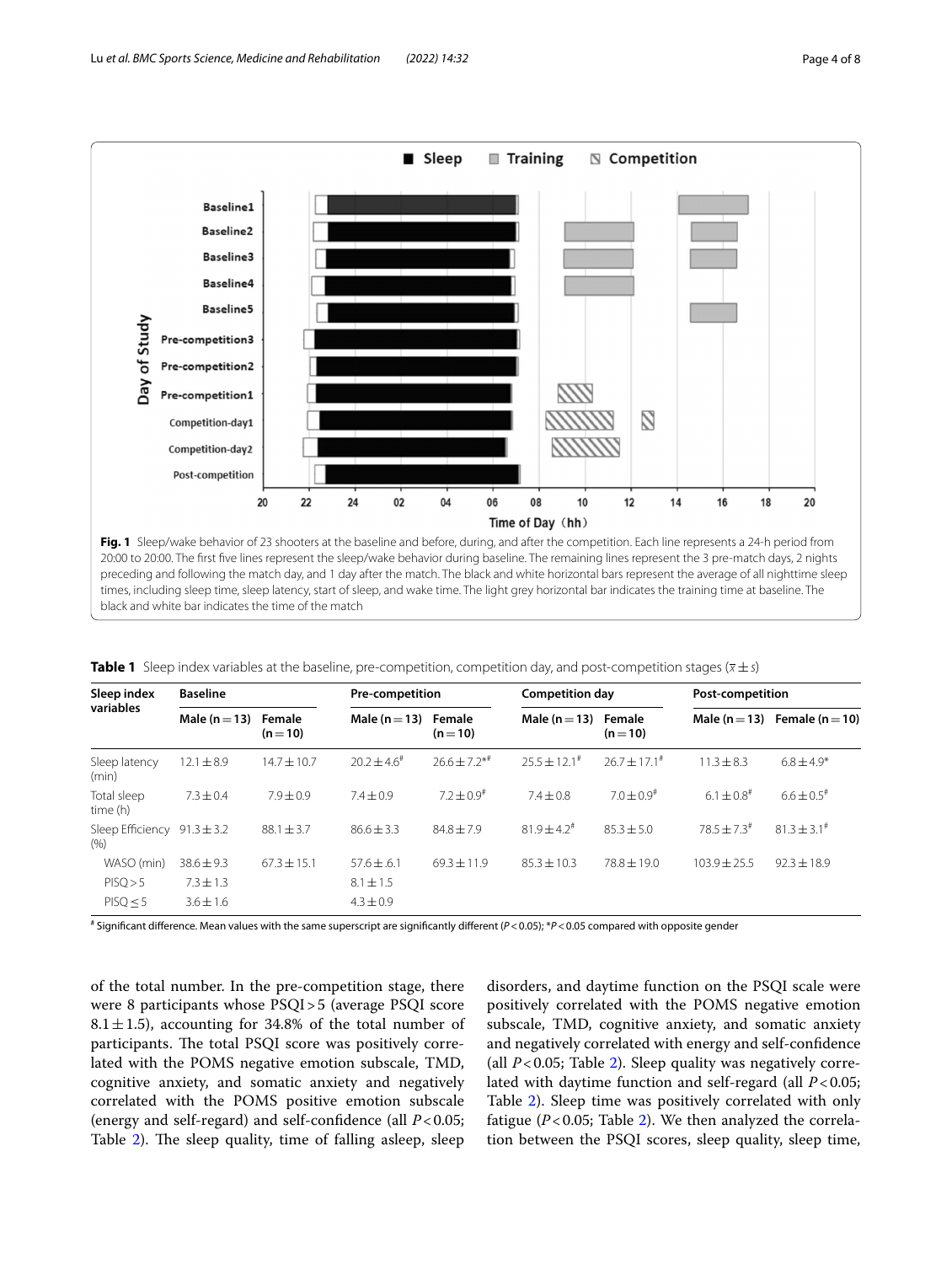total sleep time, sleep efficiency, sleep disorders, daytime function, and competition performance. Our results revealed no signifcant correlation between competition performance and sleep indices (all *P*>0.05; Table [3](#page-4-2)).

<span id="page-4-0"></span>**Fig. 2** Comparison of the mood states of athletes with diferent

Tension Depression Anger Energy Selfregard Fatigue Panic

A correlation analysis was conducted between athletic performance and scores of POMS indices and three CSAI-2 scores. The results showed a statistically significant negative correlation between competition scores and depression subscale  $(P=0.002)$ , and a significant negative correlation was observed between competition scores and somatic anxiety in the CSAI-2 scale scores  $(P=0.025;$  Table [4](#page-5-0)).

# **Discussion**

In this study, we analyzed the acute efect of sleep quality on athletes' mood and performance through subjective sleep evaluation and objective monitoring data. The main fndings showed that poor sleep quality of athletes has a negative impact on the mood; however, there was no signifcant correlation between sleep indices and competition performance of athletes during competitions. Our results suggested that sleep changes under competition stress in athletes, but studies should focus more on sleep quality than on duration. The pre-competition preparation protocols and the time required for post-competition recovery should be adjusted and efective training

<span id="page-4-1"></span>**Table 2** Correlation analysis (r) between sleep index variables and mood state variables one week before the competition

| Mood states variables (r) | <b>PSQI score</b> | Sleep quality | Sleep time | Total sleep time | Sleep efficiency | Sleep disorders | <b>Daytime function</b> |
|---------------------------|-------------------|---------------|------------|------------------|------------------|-----------------|-------------------------|
| Tension                   | $0.616**$         | $0.487**$     | $0.520**$  | 0.208            | 0.130            | $0.589**$       | $0.448**$               |
| Anger                     | $0.515**$         | $0.444**$     | $0.446**$  | 0.124            | 0.009            | $0.471**$       | $0.444**$               |
| Fatigue                   | $0.523**$         | $0.480**$     | $0.300*$   | $0.286*$         | 0.213            | $0.300*$        | $0.493**$               |
| Depression                | $0.613**$         | $0.547**$     | $0.511**$  | 0.152            | 0.117            | $0.547**$       | $0.474**$               |
| Energy                    | $-0.504**$        | $-0.470**$    | $-0.337*$  | $-0.111$         | $-0.098$         | $-0.307*$       | $-0.595**$              |
| Panic                     | $0.598**$         | $0.411***$    | $0.455***$ | 0.197            | 0.123            | $0.628**$       | $0.521**$               |
| Self-regard               | $-0.284*$         | $-0.328*$     | $-0.143$   | $-0.056$         | $-0.113$         | $-0.142$        | $-0.327*$               |
| <b>TMD</b>                | $0.669**$         | $0.585***$    | $0.500**$  | 0.206            | 0.148            | $0.534**$       | $0.605**$               |
| Cognitive anxiety         | $0.471**$         | $0.390**$     | $0.418**$  | 0.175            | 0.165            | $0.502**$       | 0.204                   |
| Somatic anxiety           | $0.585**$         | $0.524**$     | $0.512**$  | 0.191            | 0.001            | $0.562**$       | $0.426**$               |
| Confidence                | $-0.523**$        | $-0.436**$    | $-0.351**$ | $-0.181$         | $-0.153$         | $-0.465**$      | $-0.471**$              |

Signifcant correlation between sleep index variables and mood state variables

\**P*<0.05;\*\**P*<0.01

sleep quality

65

60

55

 $45$ 

40

 $35$ 

Standard Score 50  $- - - -$ 

<span id="page-4-2"></span>**Table 3** Correlation analysis between sleep index variables and race scores in the competition

| Sleep index variables (Mean $\pm$ SD) |                 | Score (number of rings) (Mean $\pm$ SD) |       | Р     |  |
|---------------------------------------|-----------------|-----------------------------------------|-------|-------|--|
| PSQI score                            | $6.23 \pm 1.18$ | $623.1 \pm 3.45$                        | 0.308 | 0.555 |  |
| Sleep quality                         | $0.86 \pm 0.67$ |                                         | 0.316 | 0.562 |  |
| Sleep time                            | $0.28 \pm 0.45$ |                                         | 0.398 | 0.631 |  |
| Total sleep time                      | $7.3 \pm 0.9$   |                                         | 0.404 | 0.291 |  |
| Sleep efficiency                      | $87.2 \pm 5.4$  |                                         | 0.248 | 0.538 |  |
| Sleep disorders                       | $0.89 \pm 0.58$ |                                         | 0.320 | 0.319 |  |
| Daytime function                      | $1.51 \pm 0.83$ |                                         | 0.366 | 0.555 |  |

Baseline-Good Sleep Baseline-Poor Sleep

Pre-Competition-Good Sleep

Pre-Competition-Poor Sleep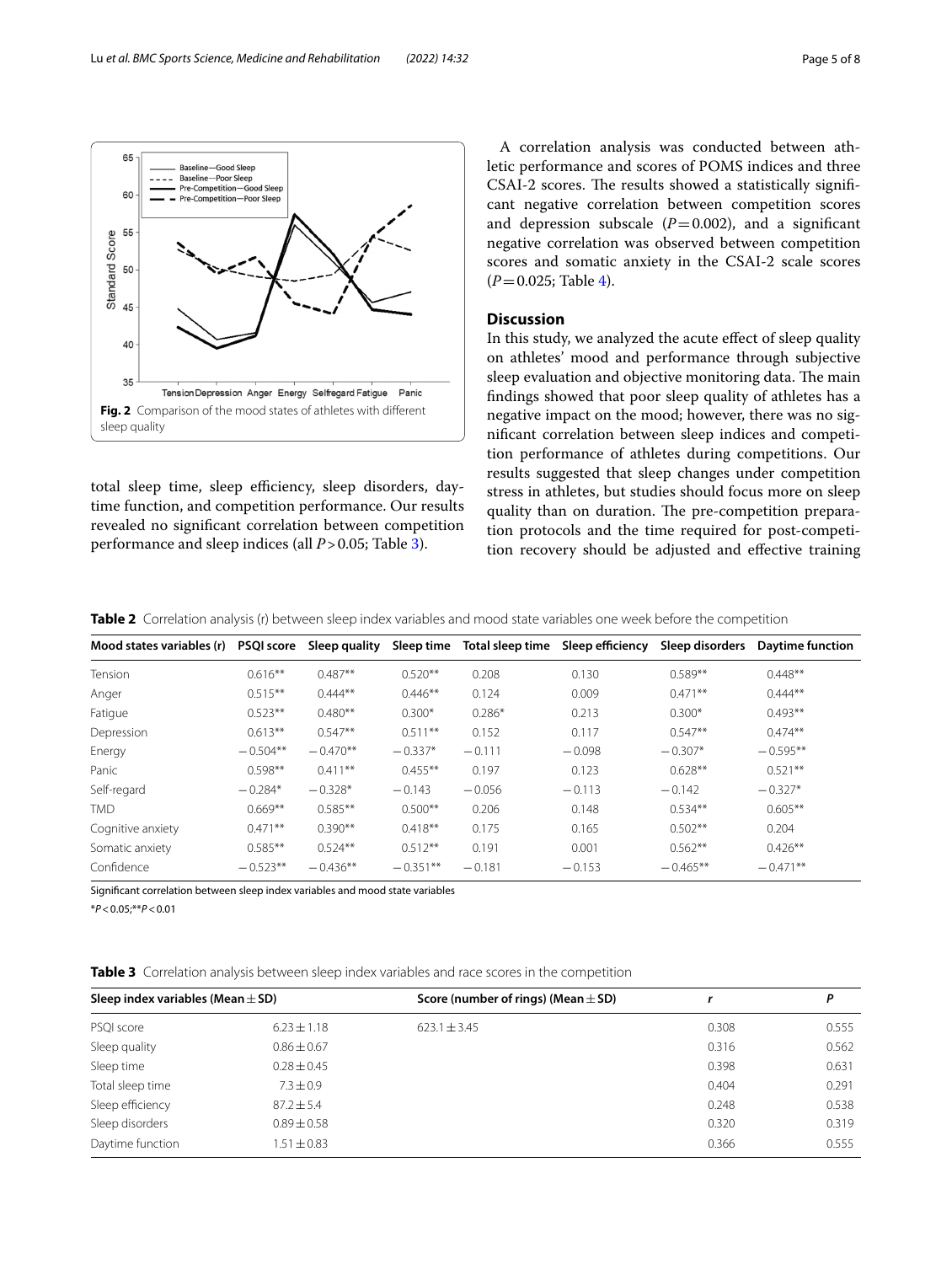|                   |                                      | Race scores (number of rings) (Mean $\pm$ SD) | r          | P     |  |
|-------------------|--------------------------------------|-----------------------------------------------|------------|-------|--|
| Tension           | $47.26 + 9.28$                       | $623.1 + 3.45$                                | $-0.127$   | 0.092 |  |
| Anger             | $43.98 \pm 10.59$                    |                                               | $-0.091$   | 0.079 |  |
| Fatigue           | $48.84 \pm 10.61$                    |                                               | $-0.221$   | 0.052 |  |
| Depression        | $43.82 \pm 9.4$                      |                                               | $-0.738**$ | 0.002 |  |
| Energy            | $53.71 \pm 10.24$                    |                                               | 0.215      | 0.067 |  |
| Panic             | $48.78 \pm 7.66$                     |                                               | 0.019      | 0.141 |  |
| Self-regard       | $50.36 \pm 9.79$                     |                                               | 0.122      | 0.098 |  |
| <b>TMD</b>        | $97.28 \pm 19.28$                    |                                               | 0.009      | 0.179 |  |
| Cognitive anxiety | $20.17 \pm 8.54$                     |                                               | 0.182      | 0.070 |  |
| Somatic anxiety   | $17.33 \pm 5.61$                     |                                               | $-0.674*$  | 0.025 |  |
| Confidence        | $21.00 \pm 7.4$                      |                                               | 0.191      | 0.083 |  |
|                   | Mood state variables (Mean $\pm$ SD) |                                               |            |       |  |

<span id="page-5-0"></span>**Table 4** Correlation analysis between mood state variables and number of rings in competition

\**P*<0.05; \*\**P*<0.01 signifcant correlation with number of rings in competition

plans should be formulated to ensure that athletes receive proper rest and recovery.

We observed that the daily sleep of shooters was consistent and the sleep quality was acceptable; however, their sleep/wake cycles were afected by competition stress. This was more evident among the female athletes. Only subjective sleep quality changed during the competition and non-competition periods. The TST before, during, and after the competition was lower than that during the daily training stage. The SL, SE, and WASO had negative changes to varying degrees, and SL before and after the competition significantly increased. The decrease in SE is mainly caused by WASO. Our results are consistent with those of previous studies [[23](#page-7-20), [24](#page-7-21)], which suggested that athletes' sleep changes under the infuence of competition stress, but more attention should be paid to sleep quality than to sleep duration. In addition, in events that span over a longer duration, this change in sleep pattern manifests throughout the competition and negatively afects subsequent training after the competition. On further analyzing the self-rated sleep pattern before the competition, we found that the severity of sleep problems before the competition was greater than normal and the distribution of PSQI scores was remarkably high (the higher the score, the worse the sleep quality), indicating that most athletes experienced lack of energy before the competition. Although the minimum recommended sleep time for adults to prevent health damage and decreased work efficiency is approximately 7 h [[25](#page-7-22)], it may not be enough for athletes. Studies have shown that persistent sleep deprivation can negatively impact the body's motor performance, such as endurance, speed and muscle strength, as well as cognitive performance, such as attention, skill performance and the ability to learn; it was recommended for elite athletes to sleep longer, due to the increased amount of

training and energy consumption during competitions [[26–](#page-7-23)[28\]](#page-7-24). Furthermore, sleep patterns may differ between genders due to the physiological and psychological diferences between men and women. There is a growing body of evidence that suggests a correlation between the gut microbiome and sleep quality [[29\]](#page-7-25). In-depth research and investigation should be conducted on this topic. Individual sleep analysis of elite athletes revealed that the total time in bed in the daily training stage is usually not lower than that in the competition stage. The bedtimes of many athletes in the daily training stage is earlier than that in the competition stage, but this is not refected in the TST and sleep efficiency. This is because athletes usually do not fall asleep immediately after going to bed but may indulge in activities that stimulate the brain, which hampers effective sleep time and quality [\[30\]](#page-7-26). Although athletes consciously go to bed earlier than usual in the competition stage, diferent sleep rhythms and poor sleep consistency may lead to longer SL, increased sleep fragmentation, and decreased sleep quality.

The investigation of the mood state of athletes revealed that the pre-competition mood of male athletes was better than that of the female athletes. Therefore, gender should be considered as a factor afecting the mood state of athletes before a competition. On comparing the mood state of athletes at diferent sleep levels, we observed that sleep quality was directly related to mood. PSQI scores of  $\leq$  5 and>5 represent good sleep quality and poor sleep quality, respectively. Our results showed that athletes with diferent sleep qualities in the baseline and pre-competition stages showed the same results, i.e., the athletes with good sleep quality had signifcantly lower negative emotions, higher scores of positive emotions, and lower TMD than those with poor sleep quality. Figure [2](#page-4-0) shows that athletes with good sleep presented iceberg-shaped curves, while those with poor sleep presented inverted iceberg-shaped curves.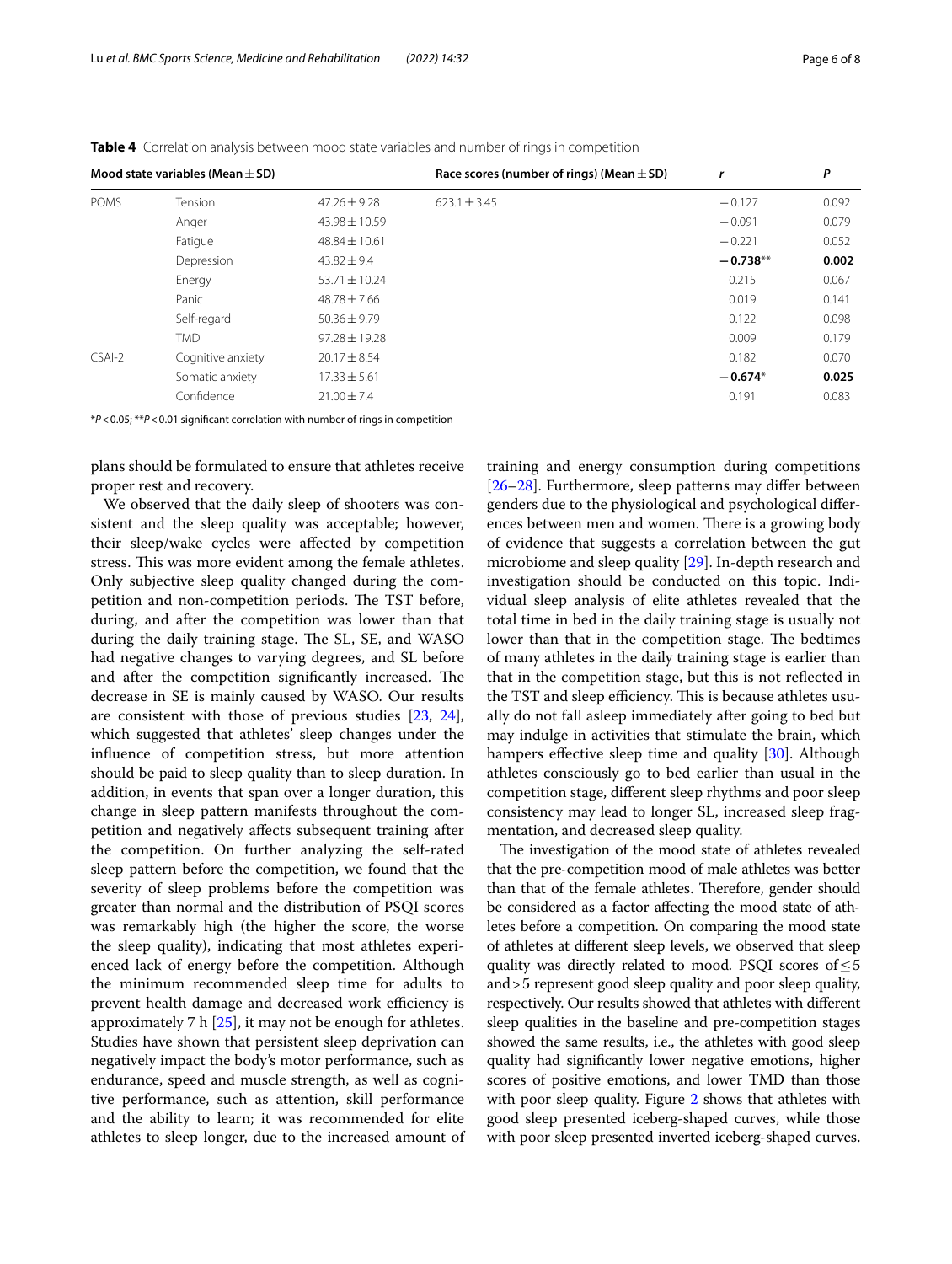These results directly reflect the differences in mood state and are consistent with the results of several previous studies [\[31,](#page-7-27) [32\]](#page-7-28). Lack of quality sleep will lead to negative mood changes, which negatively afects the athletes' cognition, decision-making skills, and motor skills [\[33\]](#page-7-29). Moreover, poor sleep quality and lack of sleep increase fatigue and tension in athletes, afecting their success in competitions. Therefore, it is very important for athletes to have good sleep, which will contribute to efective physical and emotional recovery. However, we found that sleep time is correlated only with fatigue and has little correlation with emotion. Therefore, the TST of athletes seems to be not the main factor afecting their emotional state.

According to the results of the correlation analysis of sports performance, sleep, and emotion, we did not fnd any relationship between pre-competition sleep quality and sports performance. In fact, many studies have found that despite the variation in sleep patterns of athletes during the competition, it does not always lead to poor performance [[26](#page-7-23), [34\]](#page-7-30). However, our study showed that better sports performance is indicative of lower depression and somatic anxiety level of athletes. In addition, this fnding is consistent with that of previous studies, showing that emo-tion has a predictive effect on sports performance [\[35](#page-7-31), [36](#page-7-32)]. Although there is no direct relationship between sleep and sports performance, the high correlation between sleep and emotion indicates that sleep may afect sports performance through the interaction between sleep and emotion. The findings of this study illustrate three points: first, sleep is not the main factor afecting sports performance; second, it is necessary to investigate whether change in sleep is caused by emotional factors or location changes during competitions; and lastly, long-term changes in sleep are concerning and need to be investigated. Previous studies have proved that long-term decline in sleep quality can lead to an imbalance in the autonomic nervous system, resulting in athletes experiencing symptoms similar to those experienced during overtraining, resulting in a decline in immunity and cognitive function [\[37](#page-7-33), [38](#page-7-34)]. A single episode of sleep deprivation was found to afect the glutamine content in rats, resulting in a decline of the body's ability to exercise [\[39\]](#page-7-35) Although coaches and athletes believe that sleep is a part of the recovery process, sleep quality is often not considered in the training plan and competition protocol [\[40\]](#page-7-36). Due to the lack of attention on the importance of sleep training, in some cases, sleep time is sacrifced by increasing time for physical training or other activities. When athletes experience sleep problems, most of them have no corresponding strategies to improve their poor sleep. Therefore, sleep training should focus on enhancing the sleep management of athletes, such as improving healthy sleeping habits, ensuring sleep consistency, fnding the causes of sleep problems, and regularly

evaluating and receiving feedback on the sleep quality of athletes. These processes will help athletes maintain good sleep, reduce the interaction between sleep and emotions, and in turn, improve sports performance.

This study has certain limitations. Since professional athletes' training content, training load intensity, training years, competition experience and competition level will all have an impact on sleep and mood, we cannot expand the sample size to select athletes who have almost the same training content, daily training duration, and ammunition use before the same game. In addition, each type of competitive sport has its own training characteristics, thus our fndings should be tested in a study with a large number of participants.

# **Conclusions**

Our study demonstrated that sleep and mood are factors that infuence the well-being of athletes during competitions, therefore, more attention should be paid to the sleep quality and mood state of athletes before, during, and after high-performance and precision sport competitions. The impact of improper sleep on performance may accumulate over time, leading to negative changes in the emotional state of athletes by afecting their mood, which in turn afects sports performance. Taking our data into consideration can help coaches and trainers better understand the implications of such changes in athletes, adjust pre-competition preparation protocols, and the time required for post-competition recovery, and formulate efective training plans to ensure that athletes receive proper rest and recovery.

#### **Abbreviations**

PSQI: Pittsburgh sleep quality index; POMS: Profle of Mood State; CSAI-2: Competitive State Anxiety Inventory-2.

#### **Acknowledgements**

None.

## **Authors' contributions**

JJL and YA carried out the studies, participated in collecting data, and drafted the manuscript. JJL and YA performed the statistical analysis and participated in its design. JJL and JQ participated in acquisition, analysis, or interpretation of data and draft the manuscript. All authors read and approved the fnal manuscript.

## **Funding**

Scientifc Research Program of Shanghai Science and Technology Commission: Key Technology research of Science and Technology for Tokyo Olympic Games, No.19DZ1200700.

#### **Availability of data and materials**

The datasets used and/or analysed during the current study are available from the corresponding author on reasonable request.

#### **Declarations**

#### **Ethics approval and consent to participate**

This study was approved by Scientifc Research Ethics Committee of Shanghai Research Institute of Sports Science (Shanghai Anti-Doping Agency).